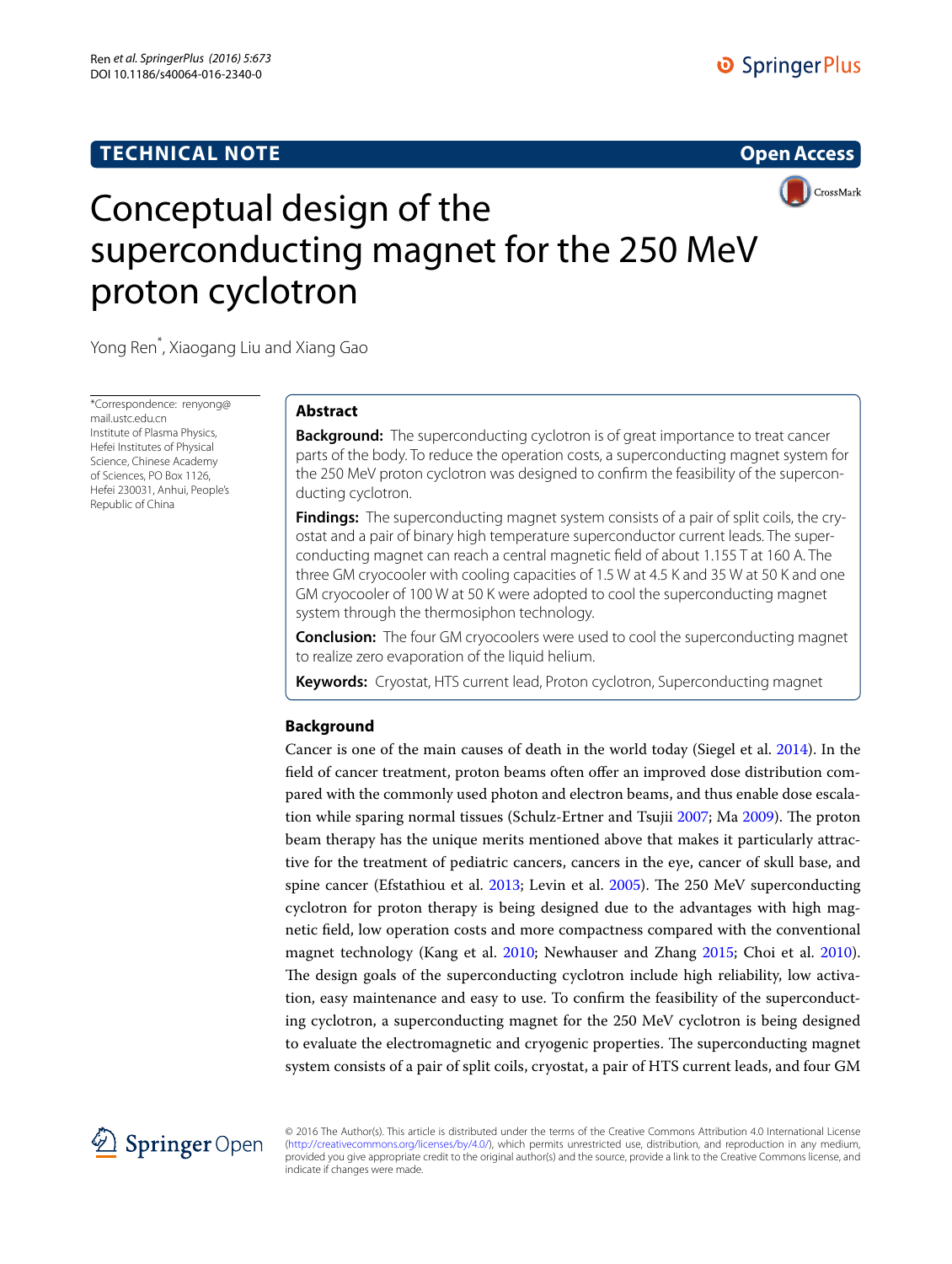cryocoolers. The cryogenic system needs to be designed to realize zero evaporation of the liquid helium.

In this paper, the design of the superconducting magnet system is described. Also, the electromagnetic and thermal performance of the superconducting magnet and the thermal characteristics of the cryogenic system are analyzed.

## **Description of the superconducting coils**

The proton therapy is of great interest due to its superior spatial dose distribution to a tumor (Newhauser and Zhang [2015\)](#page-5-6). The proton beam can be used as a tool to treat the eye cancer, lung cancer, and head cancer etc. The proton energy depends on where the cancers are located. The generally accepted treatment region is greater than 300 mm in depth. The proton beam must have enough energy to treat cancer parts of the body. The proton beam energy of 250 MeV can be used to treat in theory the tissues of 400 mm. The purpose of this work for selecting the proton energy of 250 MeV was to consider the peak dose located at an approximate 400 mm depth for medical application. To obtain the energy of 250 MeV for the proton beam, the speed of the proton is accelerated to 60 % speed of light with a dedicated accelerator. By including the relativistic effect, the final orbit radius of the accelerated proton beam can be expressed as ([1](#page-1-0)),

<span id="page-1-0"></span>
$$
r = \frac{\sqrt{E \cdot (E + 2E_0)}}{300 \cdot Z \cdot B} \tag{1}
$$

where  $E_0$  and  $E$  are the rest energy and kinetic energy of the proton,  $Z$  is the atomic number of the proton and *B* is the average magnetic field intensity at the radius r.

For the proton, the  $E_0$  and Z are about 938 MeV and 1. Therefore, the magnetic field at radii of 0.81 m is about 3 T for the proton cyclotron. To reduce the power consumption, the superconducting magnet was adopted. To confirm the feasibility of the superconducting cyclotron, a superconducting magnet is being designed to evaluate the electromagnetic and thermal characteristics. The superconducting magnet for the cyclotron is composed of a pair of split coils made of NbTi superconductors. Figure [1](#page-2-0) shows the superconducting magnet system for the 250 MeV proton accelerator. The magnet can generate a central magnetic field of 1.155 T at 160 A. The maximum magnetic field of the superconducting magnet is about 3.643 T located at the inner surface of the first coil with a displacement of 149.4 mm from the mid-plane. The total inductance and stored magnetic energy of the magnet are about 344.2 H and 4.406 MJ at 160 A. Table [1](#page-2-1) lists the design parameters of the split coils. Figure [2](#page-2-2) shows the magnetic field distribution of the split coils without the iron in the cross sectional plane. The ratio of copper to superconductor (Cu/SC ratio) in the cross-section of the NbTi strand is about 7.0. Figure [3](#page-3-0) shows the load line of the superconducting magnet. It is shown that there are sufficient temperature margins during the magnet operation. The minimum temperature margin of the superconducting magnet is above 1.5 K.

When energized, a large electromagnetic force and stress are generated in the superconducting magnet. To improve the mechanical stability of the superconducting magnet, a pretension of 80 MPa was exerted on the coils during winding (Chen et al. [2010\)](#page-5-8).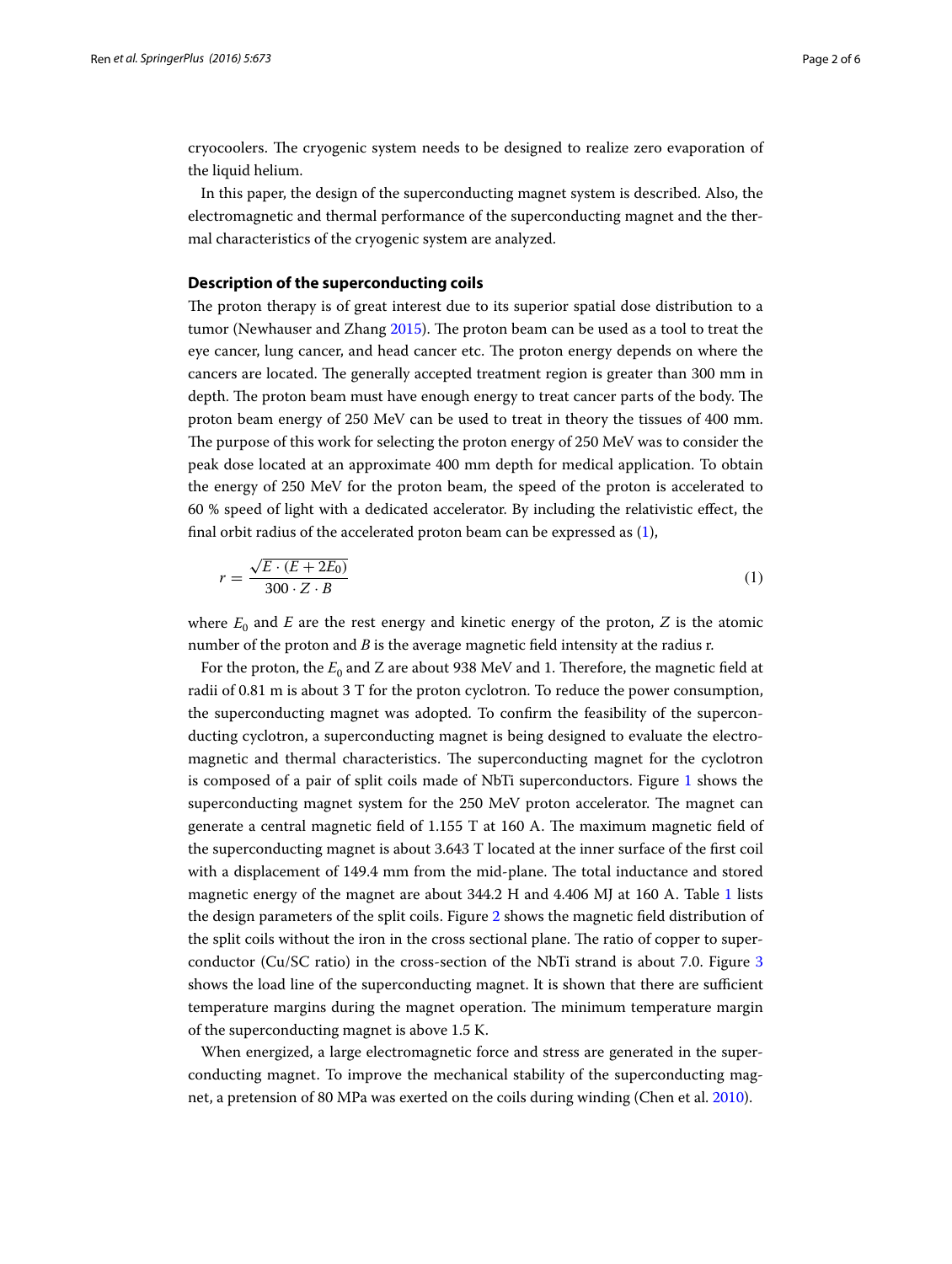

<span id="page-2-1"></span><span id="page-2-0"></span>

|  |  | Table 1 Design parameters of the superconducting magnet |  |
|--|--|---------------------------------------------------------|--|
|  |  |                                                         |  |

| Coil                  | S <sub>1</sub>     | <b>S2</b>          |
|-----------------------|--------------------|--------------------|
| Strand                | NbTi               | NbTi               |
| Strand dimension (mm) | $1.80 \times 1.20$ | $1.80 \times 1.20$ |
| Cu/SC ratio           | 7                  | 7                  |
| Insulator             | Formvar            |                    |
| Inner radii (mm)      | 910                | 910                |
| Outer radii (mm)      | 999.5              | 999.5              |
| Mid-plane (mm)        | $-119.9$           | 119.9              |
| Height (mm)           | 136.8              | 136.8              |
| Turns                 | 5624               | 5624               |
| Operating current (A) | 160                |                    |
| Inductance (H)        | 300                |                    |
| Stored energy (MJ)    | 4.406              |                    |
| Central field (T)     | 1.155              |                    |

<span id="page-2-2"></span>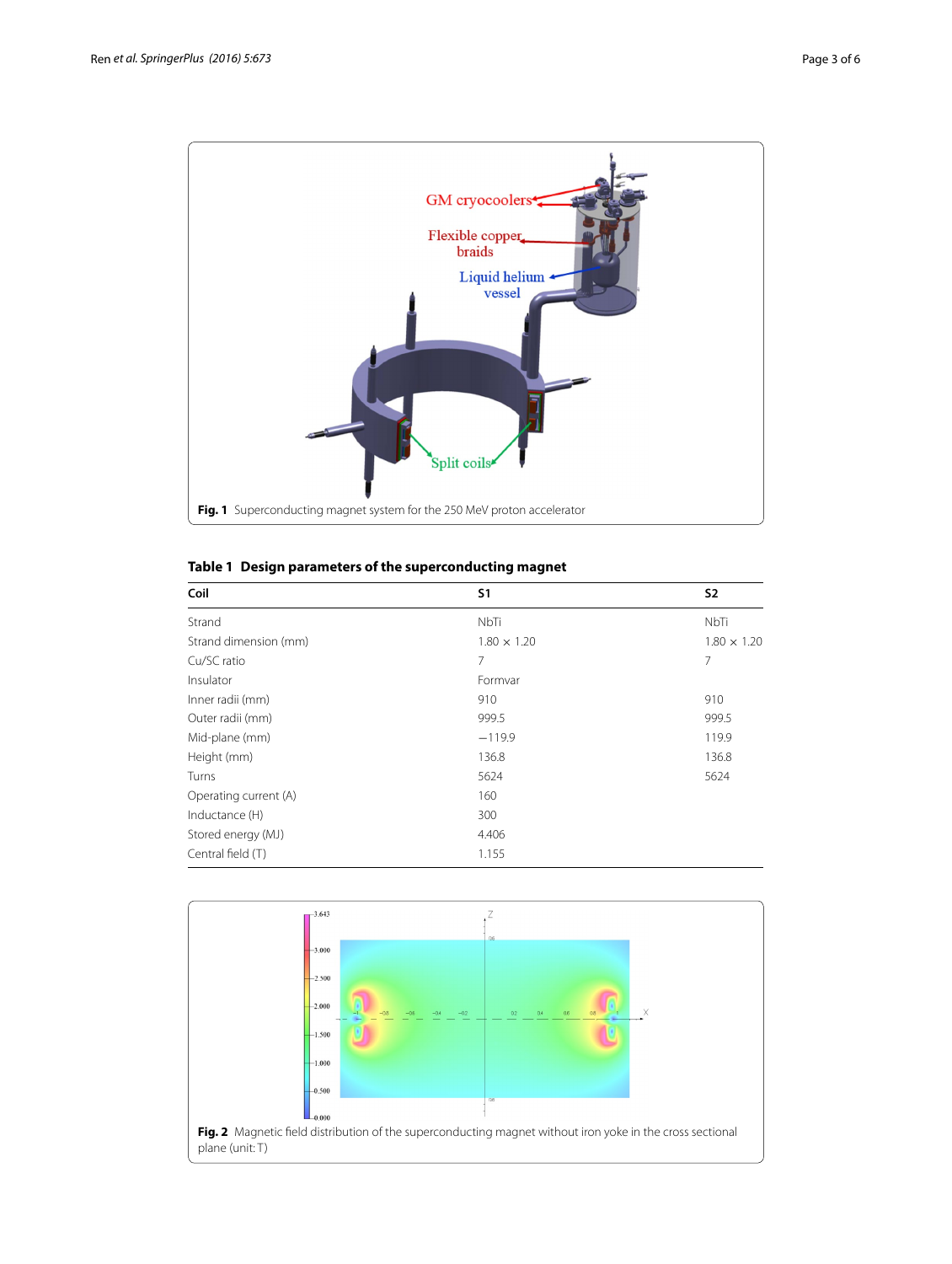

## <span id="page-3-0"></span>**Cryostat design of the 250 MeV superconducting cyclotron**

The cryogenic system of the superconducting magnet system is composed of the cryostat, GM cryocooler, coldbox, and magnet feeder. The GM cryocooler was used to cool the superconducting magnet system through thermosiphon technology. The three GM cryocoolers with cooling capacity of 1.5 W at 4.2 K and 35 W at 50 K are located at the top of the cooling cryostat to recondense the helium gas from the superconducting coil cryostat. The fourth GM cryocooler with 100 W at 50 K was used to cool the thermal shield and the other structure. The flexible copper braids were used to connect the cold head of the GM cryocoolers to the conduction structure in order to avoid any damage due to thermal contraction.

The thermosiphon tube can also be used as a relief channel during a magnet quench. To reduce the operational costs of the superconducting magnet, it is required to reduce the heat load from the radiation, residual gases and thermal conduction of the superconducting magnet system. The cryogenic system should be optimized to reduce the heat load:

- 1. To reduce the heat load from the residual gases, the vacuum pressure should be below 2 \* 10−<sup>4</sup> Pa.
- 2. In order to reduce the radiation heat load, an aluminum foil with a thickness of 20 μm has been applied to the surface of the coil case.
- 3. 40 Layers of superinsulation material is required to reduce the radiation heat.
- 4. The Al 1100 material of 6 mm in thickness with high thermal conductivity was selected as the thermal radiation shield for the cryostat. The maximum temperature of the thermal shield should not exceed 60 K. The six copper tubes as cooling channels were welded on the surface of the thermal shield.
- 5. The 12 tie rods with Carbon fireglass material were adopted to support the cold mass of the superconducting coils and to reduce the thermal conduction. The support structure for the cold mass is composed of eight longitudinal and four radial tie rods.
- 6. Pre-cooling the superconducting magnet can be accomplished through two different methods. In the first option, approximately 1000 L of liquid nitrogen is used to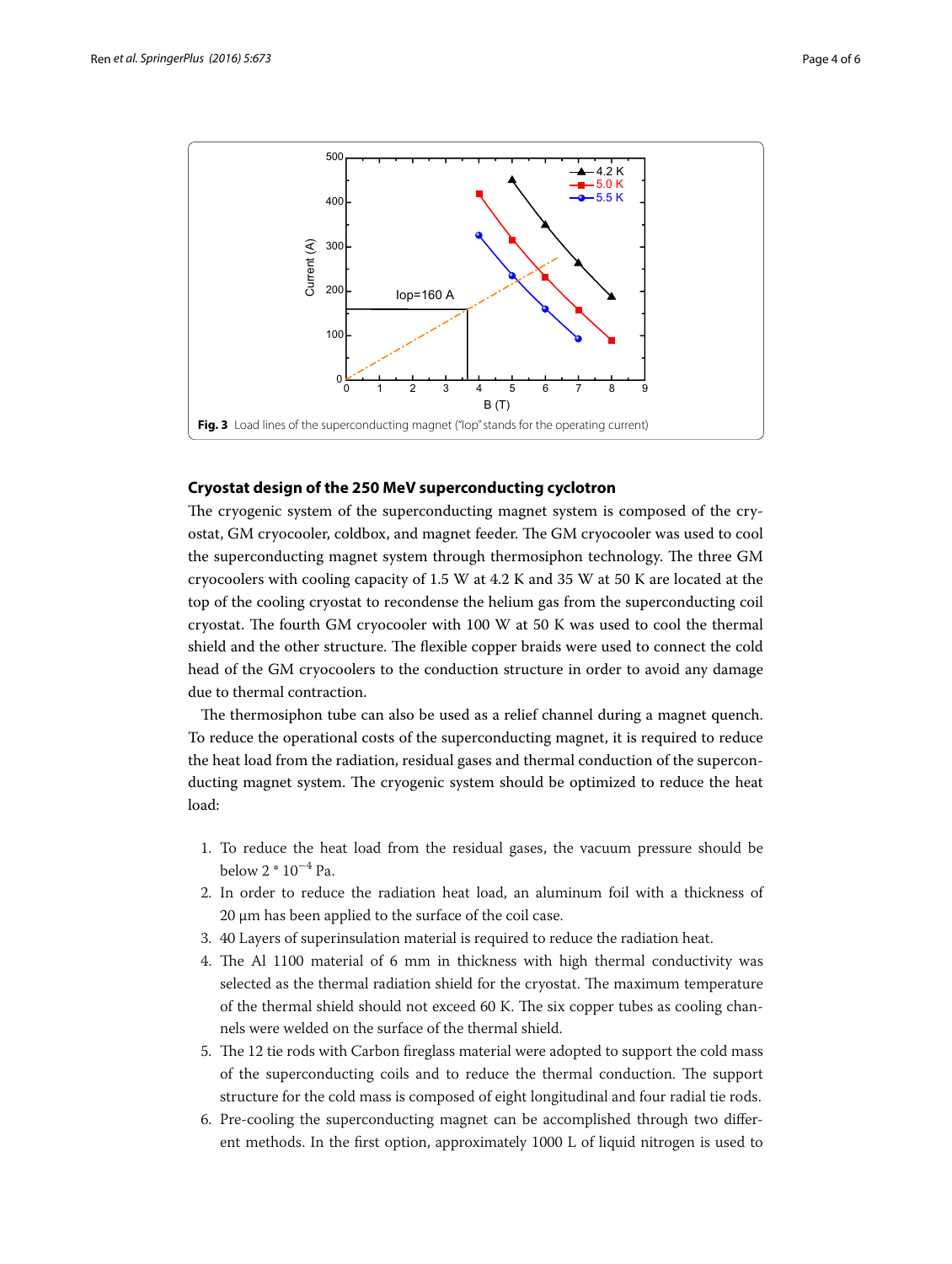cool the magnet to 77 K. Subsequently a combination of nitrogen gas and helium gas is used to exhaust the liquid nitrogen. Finally, liquid helium is admitted into the cryostat. In the second option, only helium gas, cooled by the cryocooler is circulated through the superconducting magnet. The second option avoids the challenge of removing all the nitrogen, but it requires a longer time.

The calculated heat load from the thermal shield and support structure is about 30 W at 60 K. The heat load from the HTS current leads is below 0.3 W at 4.2 K and 25 W at 60 K, which will be described in the next section. The maximum heat load from proton beam losses is below 2.0 W at 4.2 K. The heat loads from the proton losses are not a real source in the present study, which can be simulated with the heater during the magnet operation. Therefore, there are sufficient cooling capacity with four GM cryocoolers of 4.5 W at 4.2 K and 205 W at 50 K to cool the superconducting magnet system to realize zero evaporation of the liquid helium.

## **Design of a pair of binary HTS current leads**

To reduce the heat leak from the room temperature to the liquid helium temperature, a pair of binary HTS current leads were adopted. The binary current leads consists of two parts, i.e., the warm end section and the cold end section. The OFHC copper material with RRR of about 50 was adopted for the warm end to connect the power supplies. To gain enough safety margin, the maximum allowable current density of the OFHC copper is limited to 10 A/mm2 . The four Bi-2223/Ag–Au HTS tapes were adopted to reduce the heat load for the cold end. The stacks of Bi-2223/Ag–Au tapes need to be mechanically supported by stainless steel tube for the cold end section. The stainless steel can be used as a current shunt during a quench due to its larger heat capacity.

The warm end section of the HTS tapes can be cooled with the 1st stage cold head of the GM cryocoolers. The connected material between the warm end of the HTS tapes and the copper plate used for heat conduction of the 1st stage cold head of the GM cryocoolers is the In/AlN/In structure. The structure has two advantages, i.e., high thermal conductivity and excellent electrical insulation. The cold end of the HTS can be cooled with the 2nd stage of the GM cryocoolers or the liquid helium. For safety, the cold end of the HTS tapes can be cooled with liquid helium. Table [2](#page-4-0) lists the design parameters of a pair of binary HTS current leads. The polyimide film was used to insulate the current leads to ground.

| Material                                                 | <b>HTS</b>               | OFHC copper  |
|----------------------------------------------------------|--------------------------|--------------|
| Maximum operating current (A)                            | 250                      | 250          |
| Ground insulation (V)                                    | 500                      | 500          |
| <b>HTS</b>                                               | $4 \times$ Bi-2223/Ag-Au |              |
| Joint resistance between HTS and NbTi/Cu ( $\mu\Omega$ ) | < 0.2                    | <1           |
| Operating temperature (K)                                | $5 - 60$                 | $60 - 300$   |
| Heat load (W)                                            | $<$ 0.3 @ 4.2 K          | $<$ 25 @60 K |

<span id="page-4-0"></span>**Table 2 Design parameters of a pair of HTS current leads**